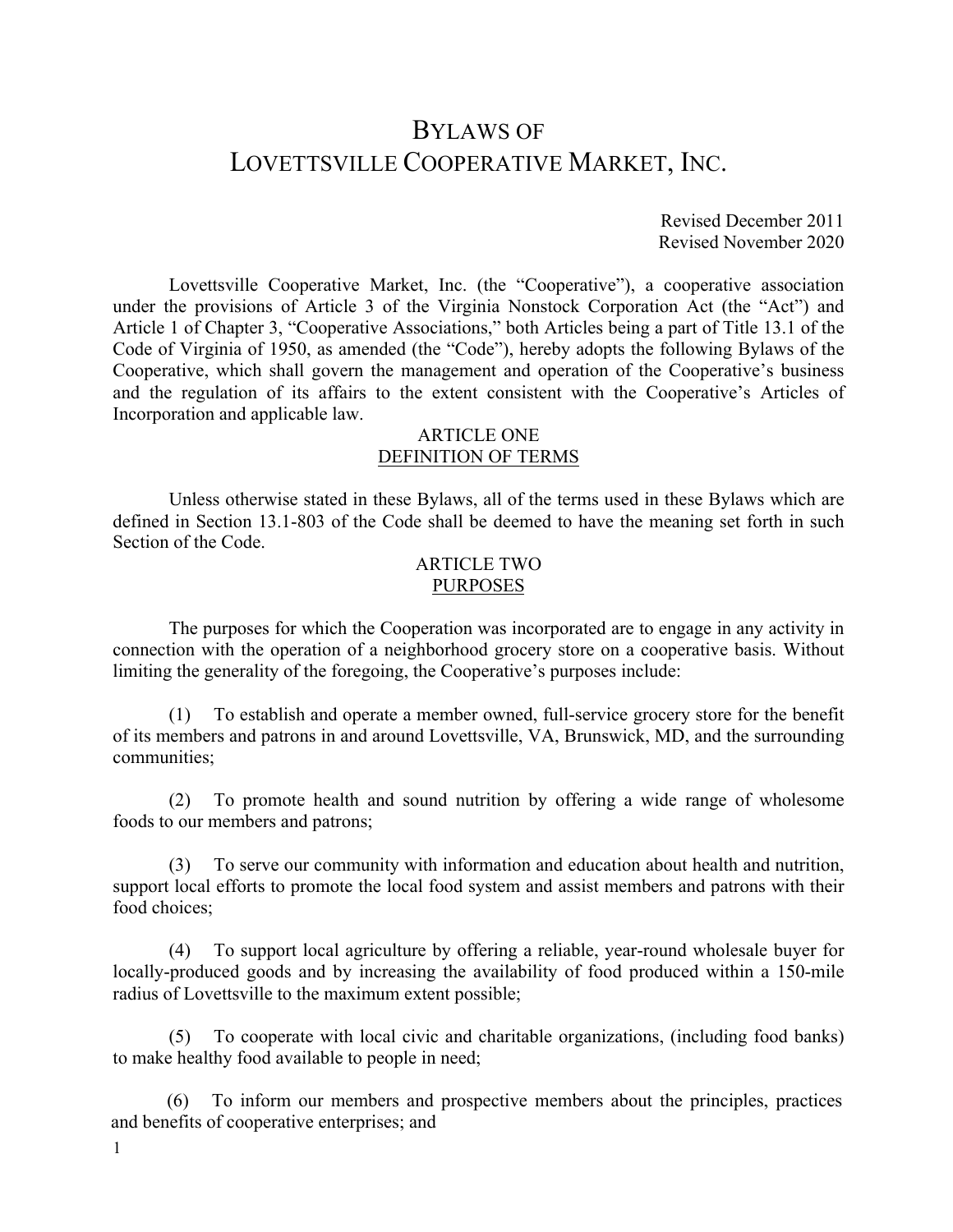(7) To undertake any other activities consistent with the above purposes and permitted by the Code.

# ARTICLE THREE MEMBERS

Section One – Classification of Members. The Cooperative shall have one class of members who shall be voting members. Any adult who purchases membership equity and who has not been removed from membership as provided in Section Three below shall be deemed a Member of the Cooperative.

Section Two – Duties of Members. Each Member shall comply with these Bylaws, as amended from time to time, and such rules and regulations as the Cooperative may establish and revise from time to time.

Section Three – Resignation; Removal. A Member may resign at any time upon written notice to the Cooperative. The Board of Directors may remove a Member if, after 30 days' written notice to the Member of the reason(s) for removal, the Member has not, in the judgment of the Board of Directors, corrected the reason(s) for removal. Any Member who receives such 30-day notice of removal may, within the same 30-day period, request in writing to the Board of Directors an opportunity to be heard by the Board of Directors or its designee. The notice of removal will be suspended until the Board of Directors, or its designee, states, in writing, its decision regarding removal of the Member as soon as practicable following the hearing. Any removal shall be in writing to the Member. Upon resignation or removal, the Member shall nevertheless be obligated to pay any membership obligations, assessments or other charges accrued and unpaid at the time of such resignation or removal. Any patronage of a Member who has resigned or been removed shall not be affected by such resignation or removal and will continue to be carried on the books of the Cooperative.

Section Four – Nontransferability. Membership in the Cooperative shall not be transferable nor assignable.

Section Five – Annual Meeting of Members. The annual meeting of Members shall be held in February at such date and time as set by the Board of Directors. Notice thereof shall be mailed to every Member no less than ten (10) nor more than sixty (60) days before the meeting, or as otherwise required by law. Email notification is acceptable with the Member's prior written, revocable consent. The annual meeting shall include an opportunity to make suggestions and ask questions.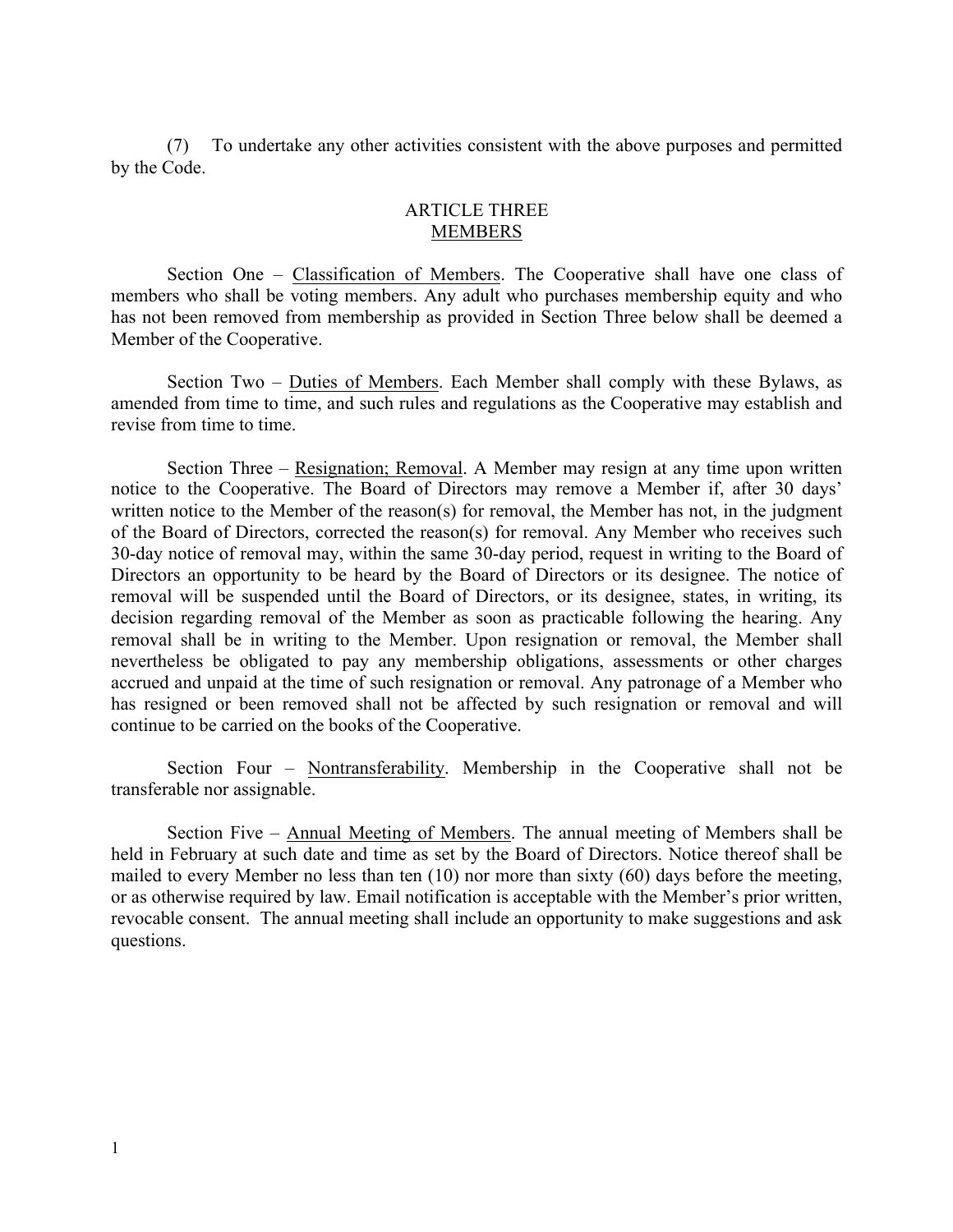Section Six – Nomination Process for Annual Meeting. Not less than 45 days nor more than 120 days prior to the annual meeting of Members, the Board of Directors shall appoint a Nominating Committee consisting of no fewer than three nor more than five members of the Cooperative. The purpose of the Nominating Committee shall be to prepare a list of eligible and qualified candidates and conduct the election for those Board of Directors positions that need to be filled at the annual meeting. No incumbent member of the Board of Directors or candidate for the Board may be a member of the Nominating Committee.

Section Seven – Special Meeting of Members. Special meetings of the Members may be called at any time by (i) the Board of Directors, or (ii) by the Cooperative upon written petition of at least twenty-five percent (25%) of the Members in good standing. Notice of special meetings shall be mailed to every Member no less than ten (10) nor more than sixty (60) days before the meeting, or as otherwise required by law. Email notification is acceptable with the Member's prior written, revocable consent. Notice of a special meeting shall state the purpose or purposes for which the meeting is called. At least one annual social meeting of Members shall be scheduled by the Board of Directors.

Section Eight – Quorum. Ten percent (10%) of the membership or, if less, 50 members, shall constitute a quorum at any called meeting of the Members, provided that no more than 5% thereof shall be represented by proxy.

Section Nine – Proxy Voting. Proxy voting shall be permitted. All proxies must be in writing, including those electronically scanned and returned

Section Ten. Online Voting. The Board may permit online voting.

### ARTICLE FOUR BOARD OF DIRECTORS

Section One – Authority. All corporate powers shall be exercised by or under the authority of, and the business and affairs of the Cooperative shall be managed under the direction of, the Board of Directors. Unless otherwise provided by resolution of the Board of Directors, the directors shall have the sole voting power.

Section Two – Duties. Without limiting the general grant of authority in Section One above, the Board of Directors has authority to:

(a) Establish, and revise over time as needed, the Statement of Vision, Mission, and Goals of the Cooperative;

(b) Establish and supervise links between the Cooperative and various sectors of society most relevant to its interests, and ensure official representation of the Cooperative in public settings and proceedings as appropriate;

(c) Oversee and direct the business and affairs of the Cooperative, including hiring and providing guidance to a General Manager;

1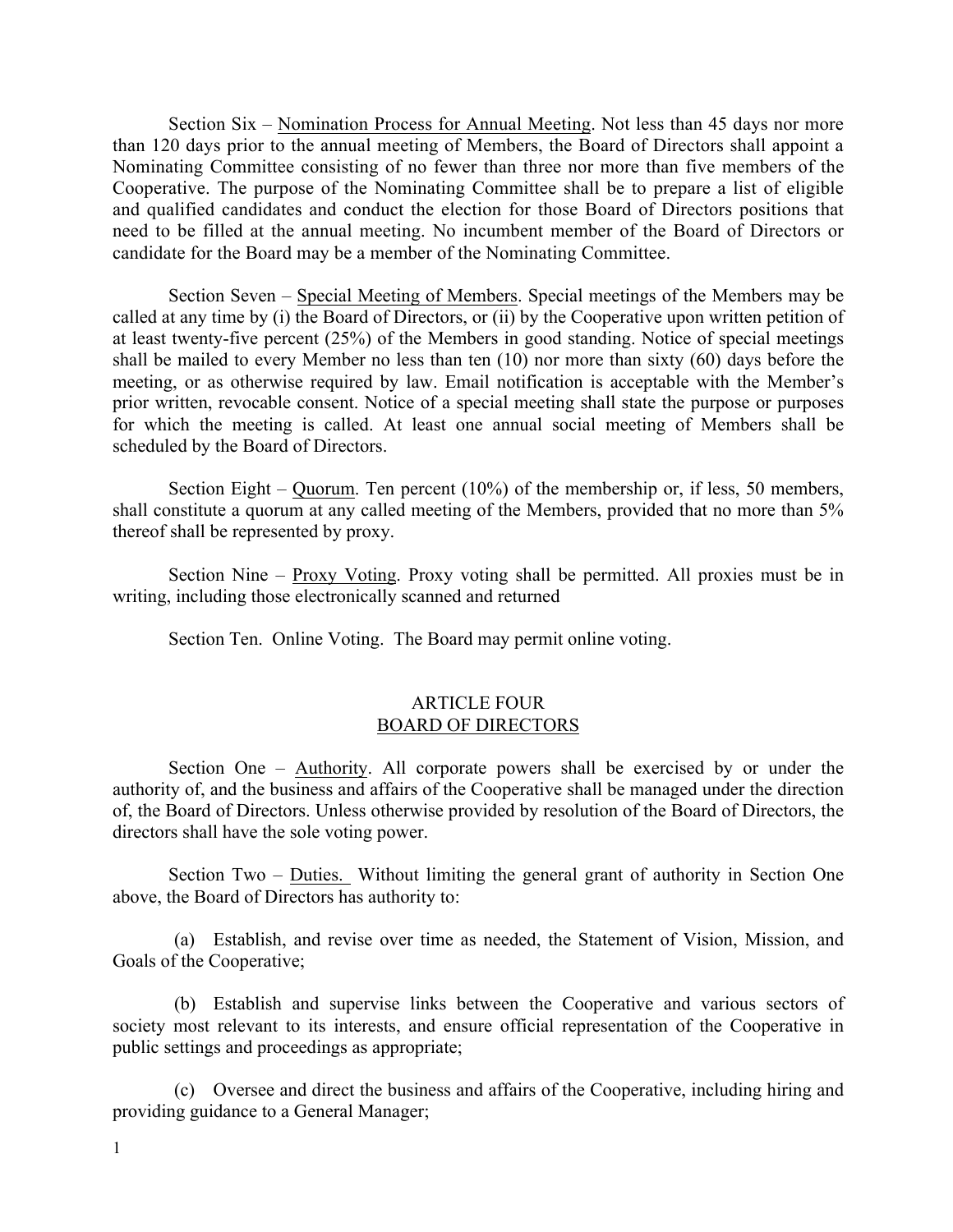(d) Provide oversight to overall budget, cash flow, and financial transactions, including audit of the financial records of the Cooperative if required by the Board of Directors;

(e) Develop and/or approve policies governing the Cooperative's financial policies and investments in order to ensure adequate funding for the Cooperative;

(f) Manage the Cooperative's legal affairs, including seeking the advice of legal counsel as appropriate;

(g) Oversee management of the Cooperative's assets;

(h) Establish operating rules, procedures and policies and their enforcement procedures;

(i) Direct the general operations of the Cooperative until such time as a General Manager is hired;

(j) Publish announcements and other communications to the Membership of the Cooperative;

(k) Ensure proper signing, notification, and secure recordation of official actions and business transactions.

Section Three – Number and Qualification. The number of directors shall be no fewer than five (5) and nor more than nine (9) at all times, with the exact number to be fixed by resolution of the Board of Directors. One member of the Board of Directors shall be elected by the employee-members.

Section Four – Election and Term. The Board of Directors shall be classified into two classes: Even-Year directors to serve for until the annual meeting of members in years ending in even numbers and Odd-Year directors to serve until the annual meeting of members in years ending in odd numbers. The terms of office for the initial Board of Directors are set forth in the Articles of Incorporation. At each annual meeting of members, directors shall be elected for two-year terms, except that any director named to fill a vacancy created by the resignation or removal of a director shall serve for the unexpired term of the director whom he or she is replacing.

Section Five – Resignation and Removal. A director may resign at any time by delivering written notice to the Board of Directors. A resignation shall be effective when the notice is delivered unless the notice specifies a later effective date.

Section Six – Vacancy. If a vacancy occurs on the Board of Directors between annual meetings, including a vacancy resulting from an increase in the number of directors, the vacancy may be filled by the affirmative vote of a majority of the remaining directors, even though less than a quorum of the Board.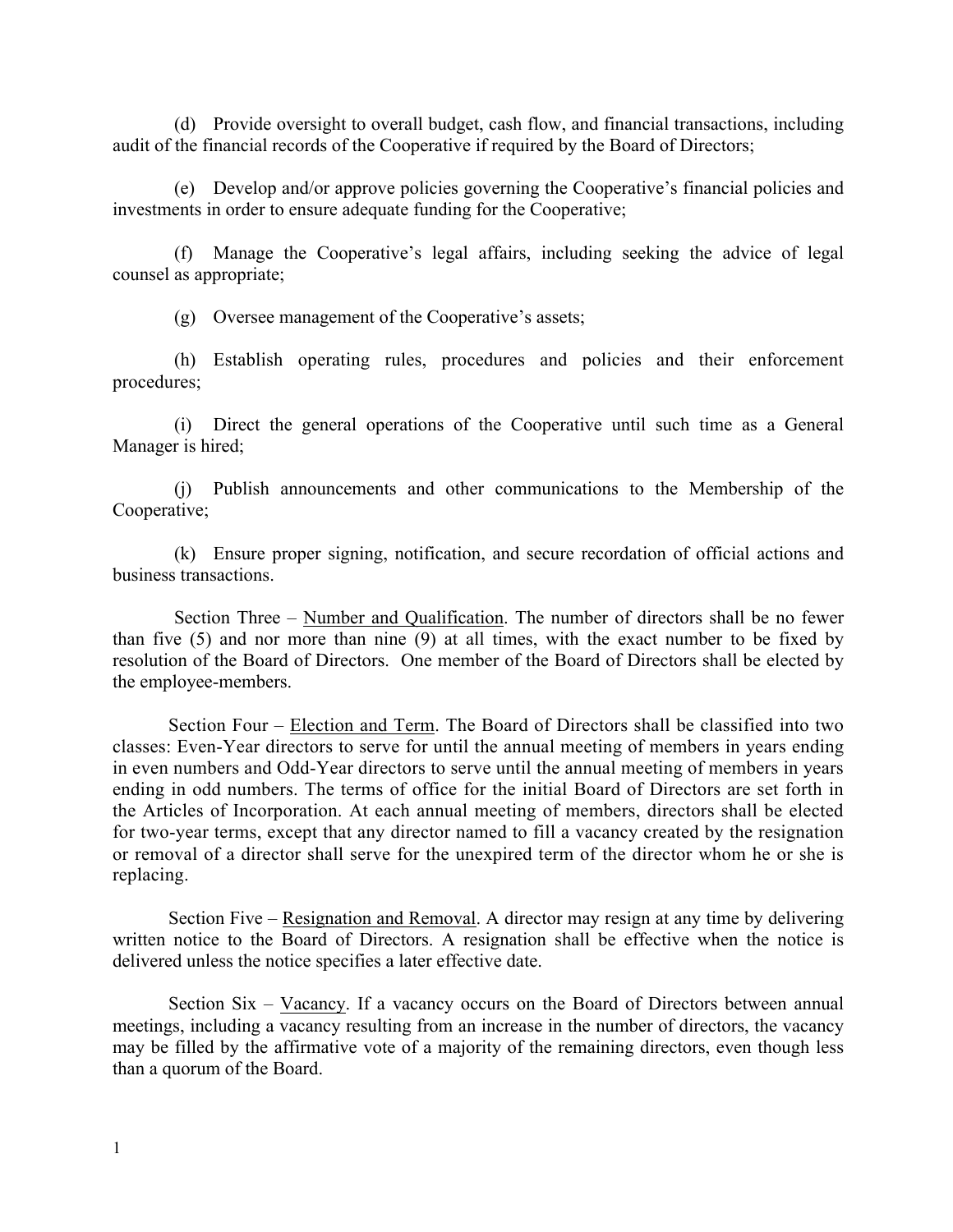Section Seven – Annual Meeting. The Board of Directors shall meet at least annually in December at such date and time as the Board determines for the purpose of general organization, the appointment of officers, and consideration of any other business that may properly be brought before the meeting. The failure to hold the annual meeting at the time stated herein shall not affect the validity of any corporate action.

Section Eight – Regular or Special Meetings in Addition to the Annual Meeting. Regular meetings of the Board of Directors shall be held at such times as the Board may designate by resolution. Special meetings of the Board of Directors may be called any time by the Chair or, upon the request of any two directors, by the Secretary.

Section Nine – Notice of Meetings. The Secretary or officer performing the Secretary's duties shall give not less than two days' notice by word-of-mouth, mail, facsimile, or e-mail of all meetings of the Board of Directors. The notice shall set forth the purpose(s) of the meeting.

Section Ten – Place of Meetings. Meetings of the Board of Directors, annual, regular, or special, shall be held at such place as the Board of Directors may designate.

Section Eleven – Quorum and Voting. Action may be taken on a matter by the Board of Directors only at a meeting at which a quorum shall be present. A quorum of the Board of Directors shall consist of a majority of the number of directors on the Board. Unless otherwise provided in these Bylaws, if a quorum is present when a vote is taken, the affirmative vote of a simple majority of directors present is the act of the Board of Directors. Whenever applicable law requires the Board of Directors to recommend or approve any proposed corporate act, such recommendation or approval shall not be required if the proposed corporate act is adopted by the unanimous consent of the members.

Section Twelve – Conduct of Meetings. The Chair shall preside over all meetings of the directors. If the Chair is not present, the Vice Chair shall so preside. If none of such officers are present, a chairman shall be elected at the meeting. The Secretary of the Cooperative shall act as secretary of all the meetings if present. If the Secretary is not present, the officer presiding over the meeting shall appoint a secretary of the meeting. The Board of Directors may permit any or all directors to participate in a regular or special meeting by, or conduct a meeting through the use of, any means by which all directors participating may simultaneously communicate with each other during the meeting.

Section Thirteen – Action Without a Meeting. Any action required or permitted to be taken at a Board meeting may be taken without a meeting if the action is taken by all members of the Board. The action shall be evidenced by one or more written consents stating the action taken, signed by each director either before or after the action taken, and included in the minutes or filed with the corporate records reflecting the action taken. Action taken under this Section is effective when the last director signs the consent unless the consent specifies a different effective date, in which event the action taken is effective as of the date specified therein provided the consent states the date of execution by each director. A consent signed under this Section shall have the same effect as a meeting vote and may be described as such in any document.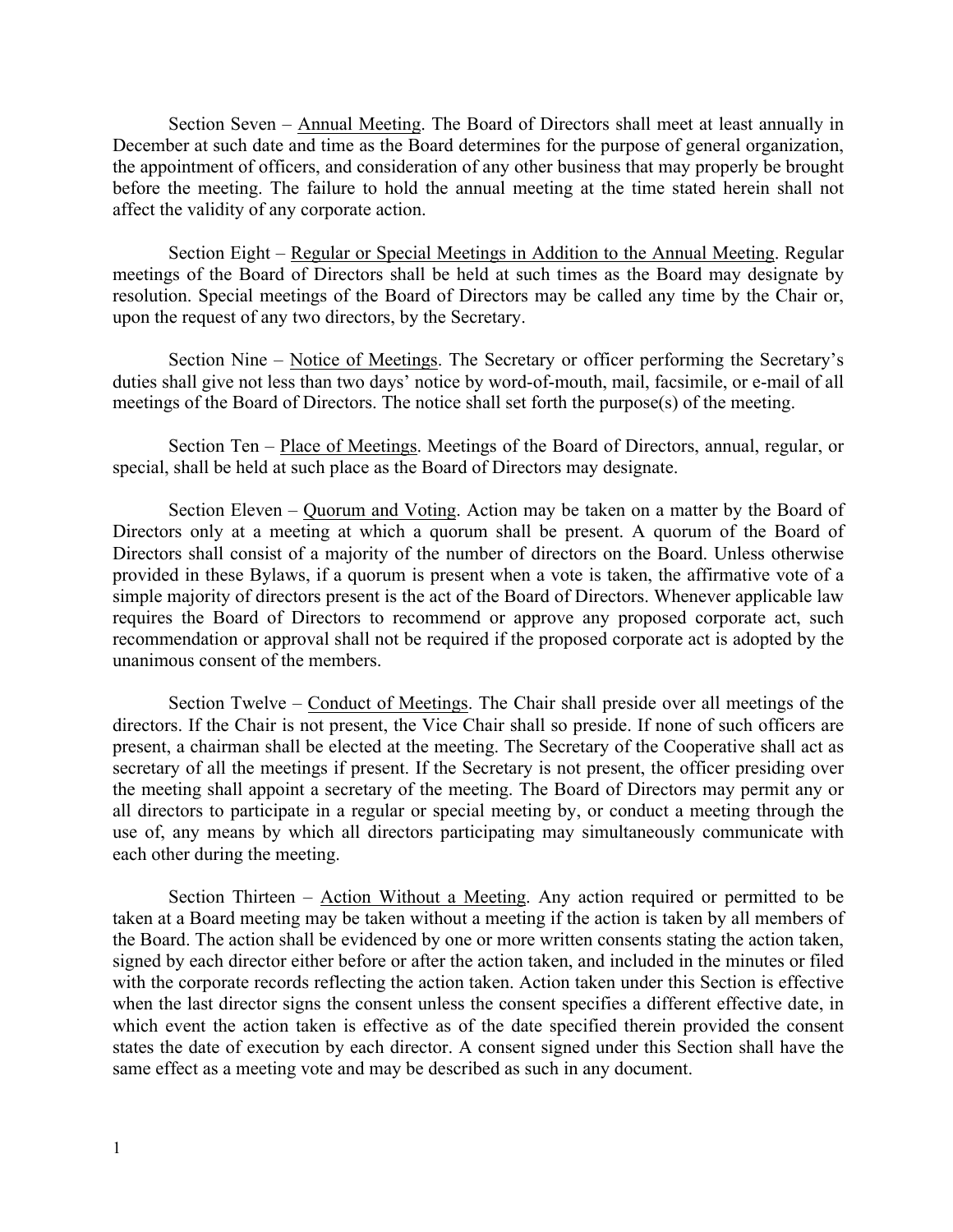# ARTICLE FIVE COMMITTEES

Section One – Board Committees. The Board of Directors may create one or more Board committees and appoint members of the Board of Directors to serve on them. Each Board committee shall consist of two or more directors, who shall serve at the pleasure of the Board of Directors. Each Board committee may exercise the authority granted to that committee by the Board of Directors, subject to Section 13.1-869(D) of the Code.

Section Two – Meetings. The provisions of these Bylaws which govern meetings, action without meetings, and quorum and voting requirements of the Board of Directors shall apply to Board committees and their members as well.

Section Three – Finance Committee. The Board of Directors shall appoint a Finance Committee, consisting of the Treasurer (if a director) and at least one other director. The Finance Committee shall ensure the integrity of the fiscal systems and appropriate operation of financial transactions of the Cooperative, including:

(a) To prepare and recommend to the Board for approval an annual budget (to include operating and capital expenditures and revenues) for presentation to the Board of Directors for approval; and

(b) To regularly and at least quarterly review financial reports;

(c) To make recommendations to the Board of Directors concerning financial policy, financial development and investment strategies; and

(d) To recommend to the Board of Directors whether an independent audit is appropriate and, if approved by the Board of Directors, to engage such auditor and, upon completion of the audit, meet with the auditor to review its report and management letter and respond accordingly.

## ARTICLE SIX **OFFICERS**

Section One – General. The officers of the Cooperative shall consist of Chair, Vice Chair, Secretary, and Treasurer, each of whom must be a director, and such other officers as the Board may appoint. As it is anticipated that a General Manager will be appointed in the future, the responsibility of that officer is described in these Bylaws. All officers shall be appointed by the Board of Directors and shall serve at the pleasure of the Board of Directors

Section Two – Resignation and Removal. An officer may resign from office at any time by delivering written notice to the Board of Directors. A resignation shall be effective when the notice is delivered unless the notice specifies a later effective date. If a resignation is made effective at a later date and the Cooperative accepts the future effective date, it may fill the pending vacancy before the effective date if the officer's successor does not take office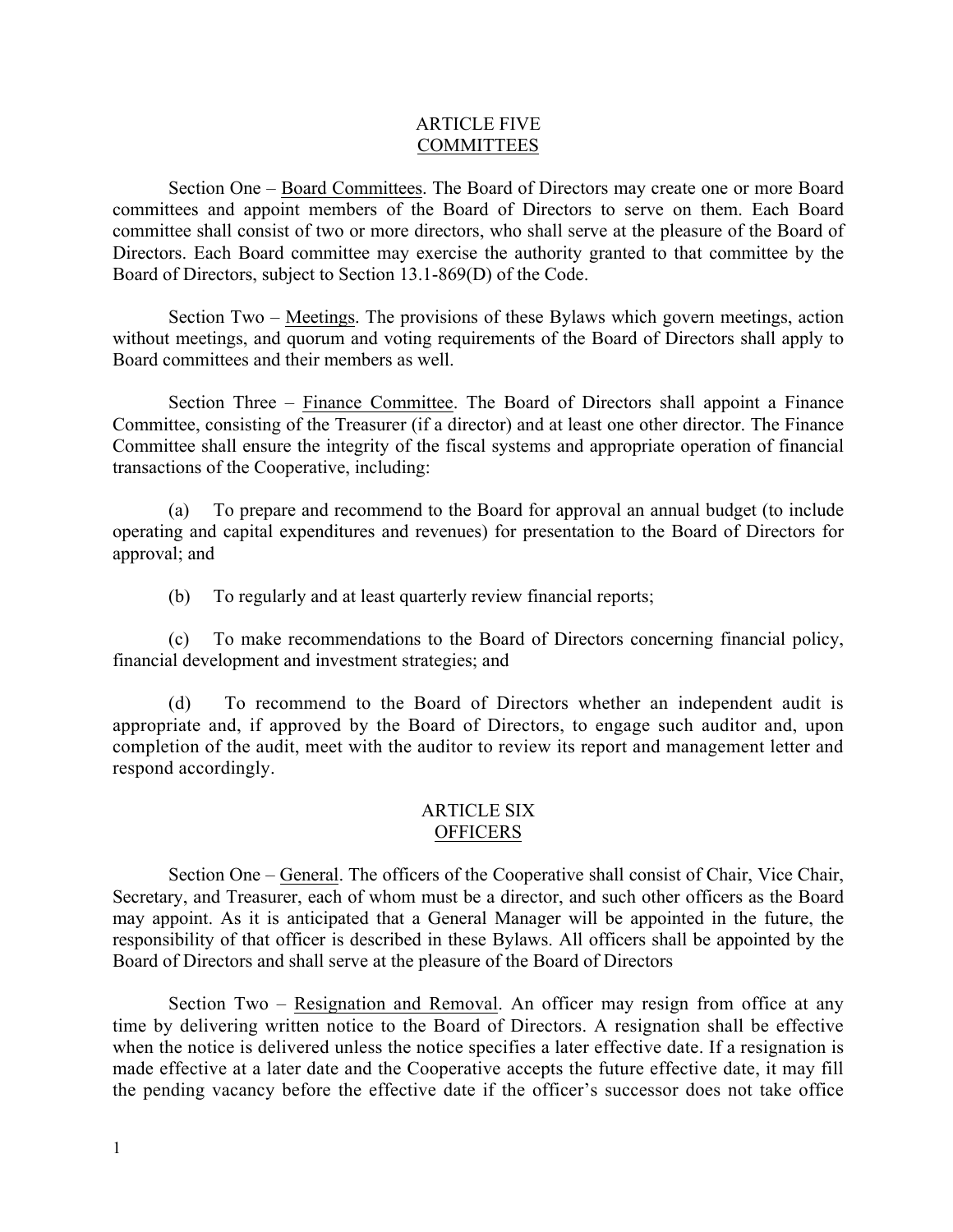until the effective date. The Board of Directors may remove any officer at any time with or without cause.

Section Three – Vacancies. A vacancy in any office because of death, resignation, removal, disqualification or otherwise shall be filled by the Board.

Section Four – General Manager. The General Manager shall serve as the chief executive officer, subject to the control of the Board of Directors. The General Manager shall have authority to sign checks, drafts, notes, and all other orders for the payment of money and to sign the corporate name to all deeds, contracts, leases, and other documents of every nature and description. The General Manager shall be deemed the "President" of the Cooperative whenever the use of such title is necessary or appropriate to conduct Cooperative business.

Section Five – Chair. The Chair shall preside at all meetings of the Members and the Board of Directors, discharge all the duties that devolve upon a presiding officer, and perform such other duties as these Bylaws or the Board of Directors may prescribe.

Section Six – Vice Chair. The Vice Chair shall perform all duties incumbent upon the Chair during the absence or disability of the Chair, and shall perform such other duties as these Bylaws or the Board of Directors may prescribe.

Section Seven – Secretary. The Secretary shall attend all meetings of the Members and of the Board of Directors and shall oversee the preparation and maintenance of custody of minutes of the Board of Directors' and Members' meetings and, as appropriate, authenticate records of the Cooperative. The Secretary shall keep or cause to be kept a true and complete record of the proceedings of all meetings. The Secretary shall have such other authority as these Bylaws or the Board of Directors prescribe.

Section Eight – Treasurer. The Treasurer shall perform such other duties as these Bylaws or the Board of Directors may prescribe.

Section Nine – Transfer of Authority. In case of the absence of any officer of the Cooperative or for any other reason that the Board of Directors may deem sufficient, the Board of Directors may transfer the powers or duties of that officer to any other officer or to any director or employee of the Cooperative.

# ARTICLE SEVEN SPECIAL CORPORATE ACTS NEGOTIABLE INSTRUMENTS, DEEDS AND CONTRACTS

All checks, drafts, notes, bonds, bills of exchange, and orders for the payment of money of the Cooperative; all deeds, mortgages, and other written contracts and agreements to which the Cooperative shall be a party; and all assignments or endorsements of registered bonds or other securities owned by the Cooperative, shall be signed by such officers as the Board may from time to time direct. The Board of Directors may authorize any one of its officers to sign any of such instruments, for and in behalf of the Cooperative, without necessity of countersignature; may designate officers or employees of the Cooperative, other than those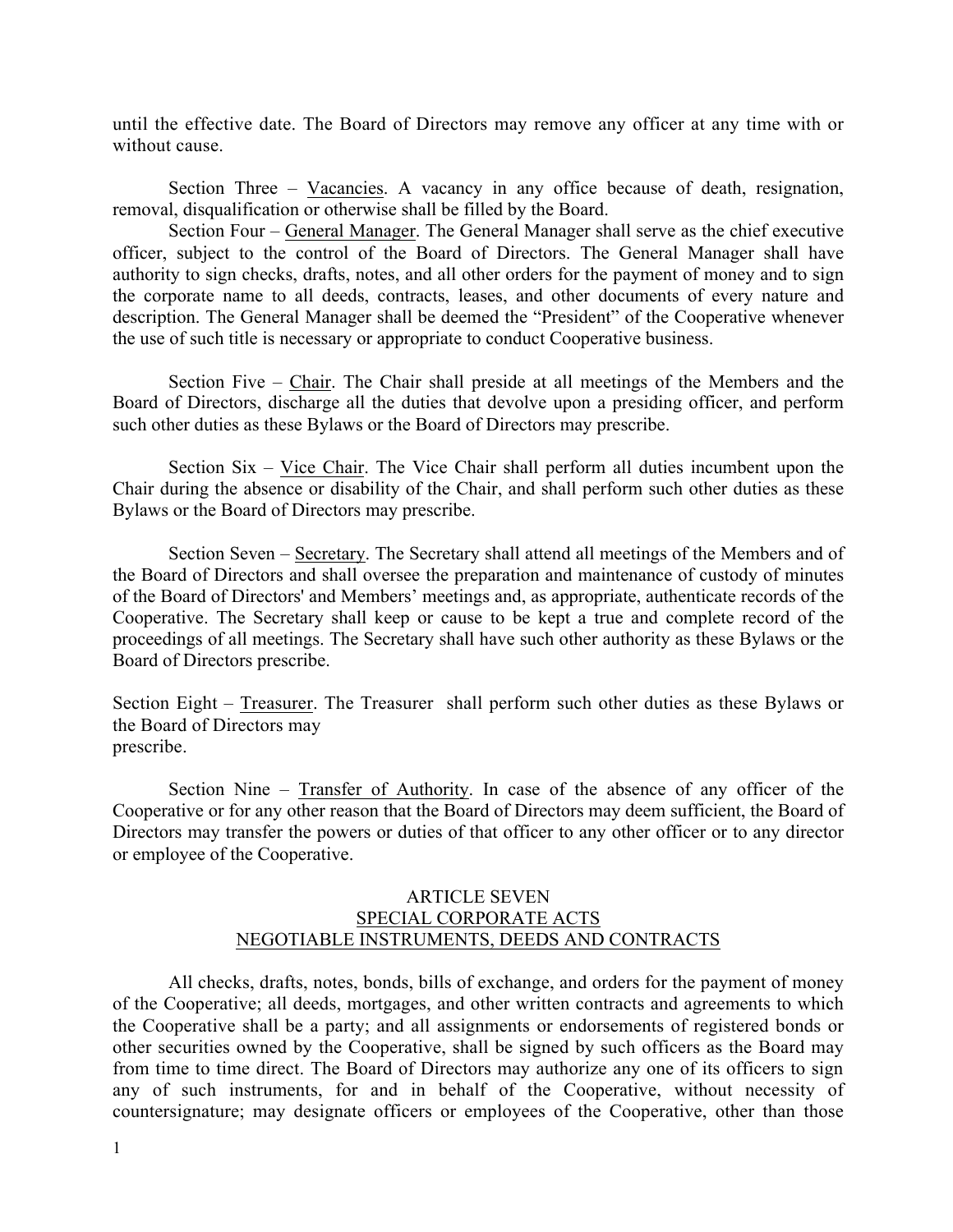named above, who may, in the name of the Cooperative, sign such instruments; and may authorize the use of facsimile signatures of any of such persons.

# ARTICLE EIGHT CONFLICTS OF INTEREST

**A potential conflict of interest exists whenever a Director could reasonably anticipate that an action taken by the Board, Committee or Task Force might financially benefit 1) any interest of a relative by blood or marriage of the Director; 2) any interest of a business or organization of which the Director is an officer, member, employee, director, partner, stockholder, or beneficial owner; or 3) any goal or objective sought by the Director other than a disinterested concern for the benefit of the Cooperative as a whole.**

Directors shall be under an obligation to disclose their actual or potential conflicts of interest in any matter under consideration by the board. Directors having such a conflict shall absent themselves from discussion and decision of the matter unless otherwise determined by the Board. Directors may not do business with the Cooperative except in the same manner as other owners generally do business with the Cooperative or under other conditions that are procedurally defined to avoid preferential treatment.

#### ARTICLE NINE PATRONAGE

The Cooperative shall account annually to all Members for all net profits, maintaining reasonable reserves for the Cooperative. The allocation of these earnings among Members shall be on the basis of each Member's patronage with the Cooperative, as determined by the Board of Directors in its reasonable discretion.

#### ARTICLE TEN CORPORATE SEAL

The corporate seal, if any, shall be in such form as shall be approved by the Board of Directors.

# ARTICLE ELEVEN FISCAL YEAR

The fiscal year of the Cooperative shall be the calendar year.

#### ARTICLE TWELVE EMERGENCY BYLAWS

In the event that a quorum of the Cooperative's Board of Directors cannot readily be assembled because of some catastrophic event, the Board of Directors of the Cooperative may, consistent with Section 13.1-824 of the Code, adopt other bylaws to be effective only is such an emergency, which bylaws shall provide procedures for calling a meeting of the Board of Directors, quorum requirements for the meeting, and designation of additional or substituted directors as well as other provisions necessary for managing the Cooperative during such